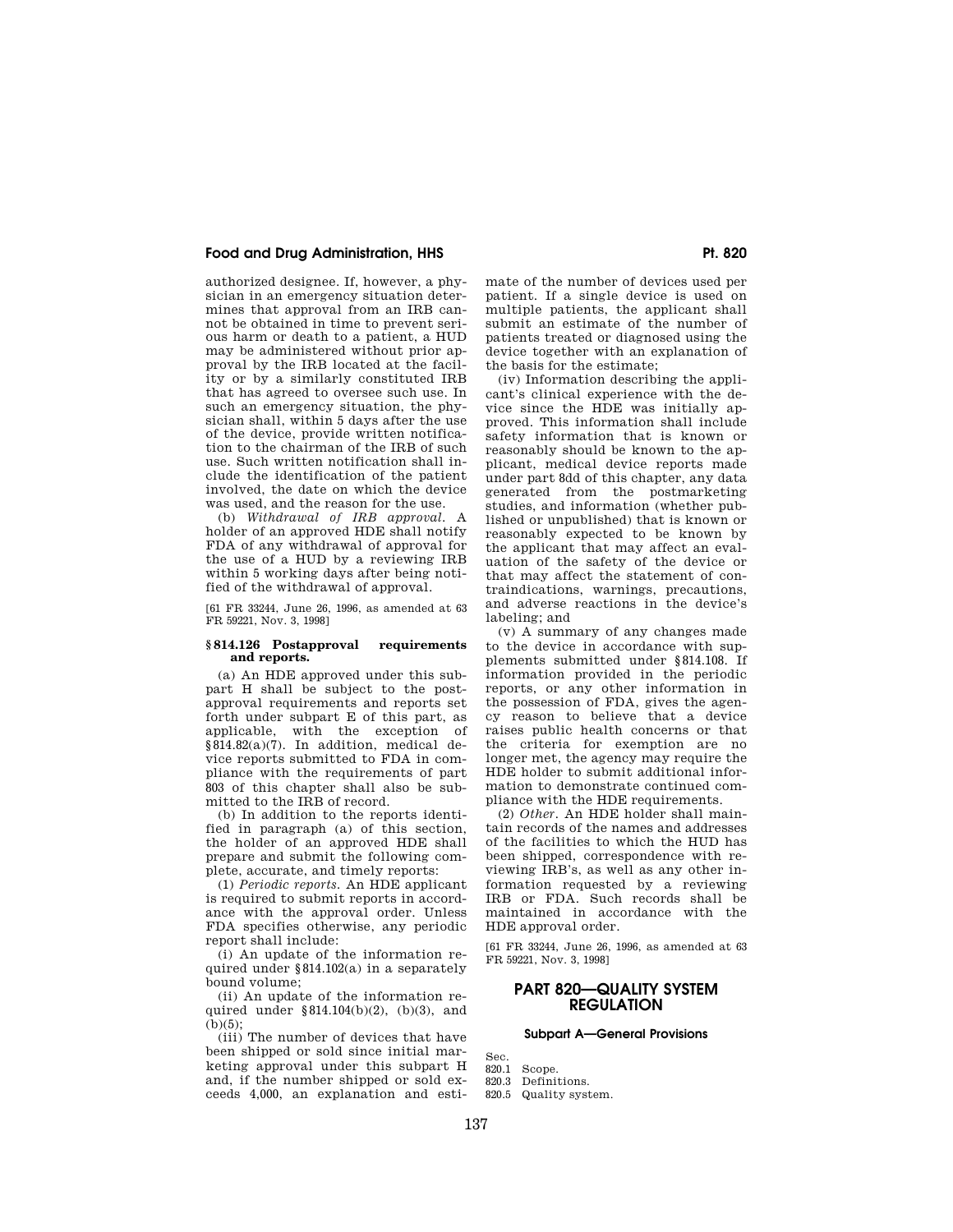#### **Subpart B—Quality System Requirements**

- 820.20 Management responsibility.
- 820.22 Quality audit.
- 820.25 Personnel.

#### **Subpart C—Design Controls**

820.30 Design controls.

#### **Subpart D—Document Controls**

820.40 Document controls.

#### **Subpart E—Purchasing Controls**

820.50 Purchasing controls.

#### **Subpart F—Identification and Traceability**

- 820.60 Identification.
- 820.65 Traceability.

## **Subpart G—Production and Process Controls**

- 820.70 Production and process controls.
- 820.72 Inspection, measuring, and test
- equipment. 820.75 Process validation.

# **Subpart H—Acceptance Activities**

820.80 Receiving, in-process, and finished device acceptance.

820.86 Acceptance status.

#### **Subpart I—Nonconforming Product**

820.90 Nonconforming product.

#### **Subpart J—Corrective and Preventive Action**

820.100 Corrective and preventive action.

### **Subpart K—Labeling and Packaging Control**

- 820.120 Device labeling.
- 820.130 Device packaging.

#### **Subpart L—Handling, Storage, Distribution, and Installation**

- 820.140 Handling.
- 820.150 Storage.
- 820.160 Distribution.
- 820.170 Installation.

# **Subpart M—Records**

- 820.180 General requirements.
- 820.181 Device master record.
- 820.184 Device history record.
- 820.186 Quality system record.
- 820.198 Complaint files.

## **§ 820.1 21 CFR Ch. I (4–1–03 Edition)**

## **Subpart N—Servicing**

820.200 Servicing.

#### **Subpart O—Statistical Techniques**

820.250 Statistical techniques.

AUTHORITY: 21 U.S.C. 351, 352, 360, 360c, 360d, 360e, 360h, 360i, 360j, 360l, 371, 374, 381, 383.

SOURCE: 61 FR 52654, Oct. 7, 1996, unless otherwise noted.

## **Subpart A—General Provisions**

#### **§ 820.1 Scope.**

(a) *Applicability.* (1) Current good manufacturing practice (CGMP) requirements are set forth in this quality system regulation. The requirements in this part govern the methods used in, and the facilities and controls used for, the design, manufacture, packaging, labeling, storage, installation, and servicing of all finished devices intended for human use. The requirements in this part are intended to ensure that finished devices will be safe and effective and otherwise in compliance with the Federal Food, Drug, and Cosmetic Act (the act). This part establishes basic requirements applicable to manufacturers of finished medical devices. If a manufacturer engages in only some operations subject to the requirements in this part, and not in others, that manufacturer need only comply with those requirements applicable to the operations in which it is engaged. With respect to class I devices, design controls apply only to those devices listed in § 820.30(a)(2). This regulation does not apply to manufacturers of components or parts of finished devices, but such manufacturers are encouraged to use appropriate provisions of this regulation as guidance. Manufacturers of human blood and blood components are not subject to this part, but are subject to part 606 of this chapter.

(2) The provisions of this part shall be applicable to any finished device as defined in this part, intended for human use, that is manufactured, imported, or offered for import in any State or Territory of the United States, the District of Columbia, or the Commonwealth of Puerto Rico.

(3) In this regulation the term ''where appropriate'' is used several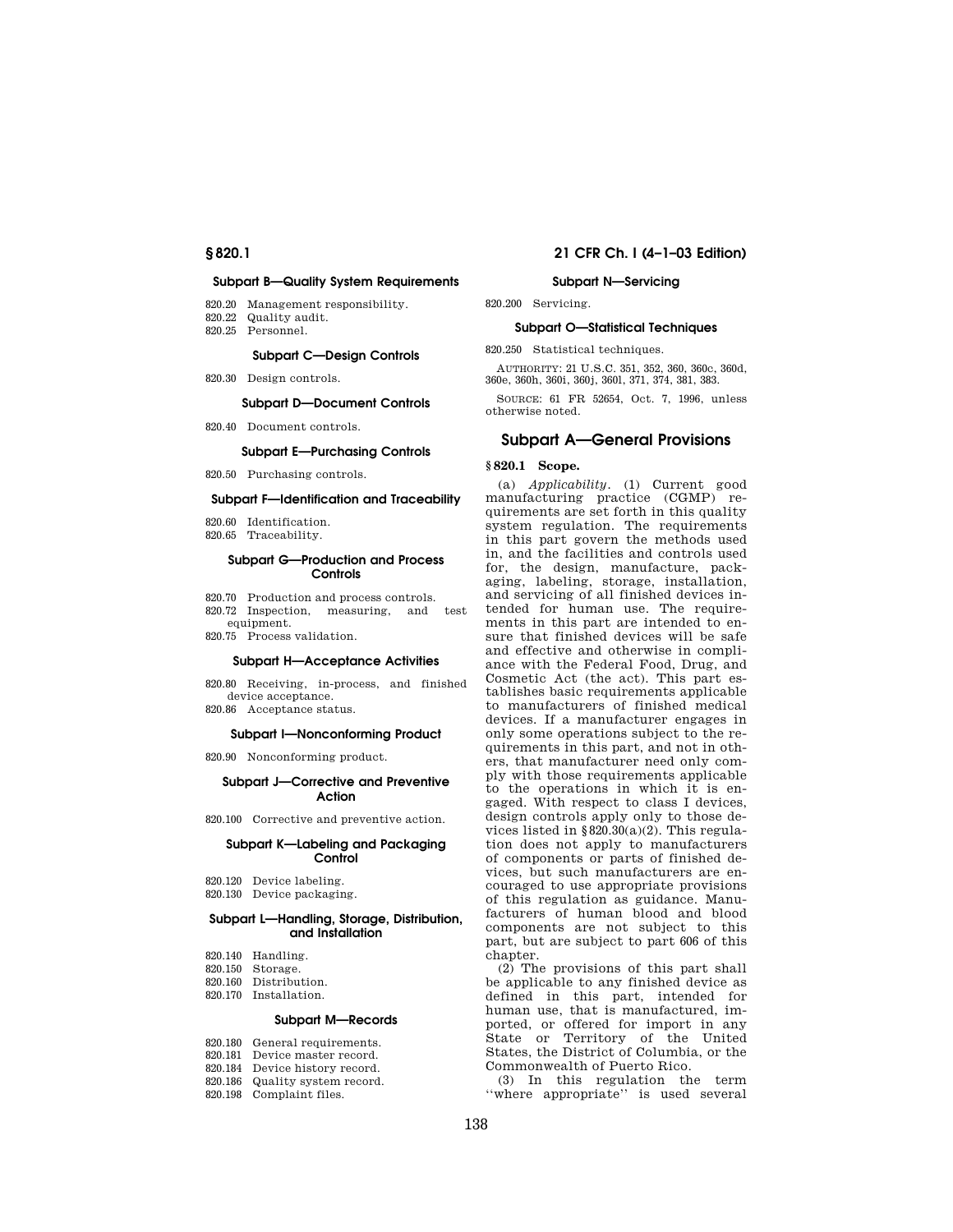times. When a requirement is qualified by ''where appropriate,'' it is deemed to be ''appropriate'' unless the manufacturer can document justification otherwise. A requirement is ''appropriate'' if nonimplementation could reasonably be expected to result in the product not meeting its specified requirements or the manufacturer not being able to carry out any necessary corrective action.

(b) *Limitations.* The quality system regulation in this part supplements regulations in other parts of this chapter except where explicitly stated otherwise. In the event that it is impossible to comply with all applicable regulations, both in this part and in other parts of this chapter, the regulations specifically applicable to the device in question shall supersede any other generally applicable requirements.

(c) *Authority.* Part 820 is established and issued under authority of sections 501, 502, 510, 513, 514, 515, 518, 519, 520, 522, 701, 704, 801, 803 of the act (21 U.S.C. 351, 352, 360, 360c, 360d, 360e, 360h, 360i, 360j, 360l, 371, 374, 381, 383). The failure to comply with any applicable provision in this part renders a device adulterated under section 501(h) of the act. Such a device, as well as any person responsible for the failure to comply, is subject to regulatory action.

(d) *Foreign manufacturers.* If a manufacturer who offers devices for import into the United States refuses to permit or allow the completion of a Food and Drug Administration (FDA) inspection of the foreign facility for the purpose of determining compliance with this part, it shall appear for purposes of section 801(a) of the act, that the methods used in, and the facilities and controls used for, the design, manufacture, packaging, labeling, storage, installation, or servicing of any devices produced at such facility that are offered for import into the United States do not conform to the requirements of section 520(f) of the act and this part and that the devices manufactured at that facility are adulterated under section 501(h) of the act.

(e) *Exemptions or variances*. (1) Any person who wishes to petition for an exemption or variance from any device quality system requirement is subject to the requirements of section  $520(f)(2)$  of the act. Petitions for an exemption or variance shall be submitted according to the procedures set forth in § 10.30 of this chapter, the FDA's administrative procedures. Guidance is available from the Center for Devices and Radiological Health, Division of Small Manufacturers Assistance (HFZ–220), 1350 Piccard Dr., Rockville, MD 20850, U.S.A., telephone 1–800–638–2041 or 1– 301–443–6597, FAX 301–443–8818.

(2) FDA may initiate and grant a variance from any device quality system requirement when the agency determines that such variance is in the best interest of the public health. Such variance will remain in effect only so long as there remains a public health need for the device and the device would not likely be made sufficiently available without the variance.

[61 FR 52654, Oct. 7, 1996, as amended at 65 FR 17136, Mar. 31, 2000; 65 FR 66636, Nov. 7, 2000]

### **§ 820.3 Definitions.**

(a) *Act* means the Federal Food, Drug, and Cosmetic Act, as amended (secs. 201–903, 52 Stat. 1040 *et seq.,* as amended (21 U.S.C. 321–394)). All definitions in section 201 of the act shall apply to the regulations in this part.

(b) *Complaint* means any written, electronic, or oral communication that alleges deficiencies related to the identity, quality, durability, reliability, safety, effectiveness, or performance of a device after it is released for distribution.

(c) *Component* means any raw material, substance, piece, part, software, firmware, labeling, or assembly which is intended to be included as part of the finished, packaged, and labeled device.

(d) *Control number* means any distinctive symbols, such as a distinctive combination of letters or numbers, or both, from which the history of the manufacturing, packaging, labeling, and distribution of a unit, lot, or batch of finished devices can be determined.

(e) *Design history file* (*DHF*) means a compilation of records which describes the design history of a finished device.

(f) *Design input* means the physical and performance requirements of a device that are used as a basis for device design.

(g) *Design output* means the results of a design effort at each design phase and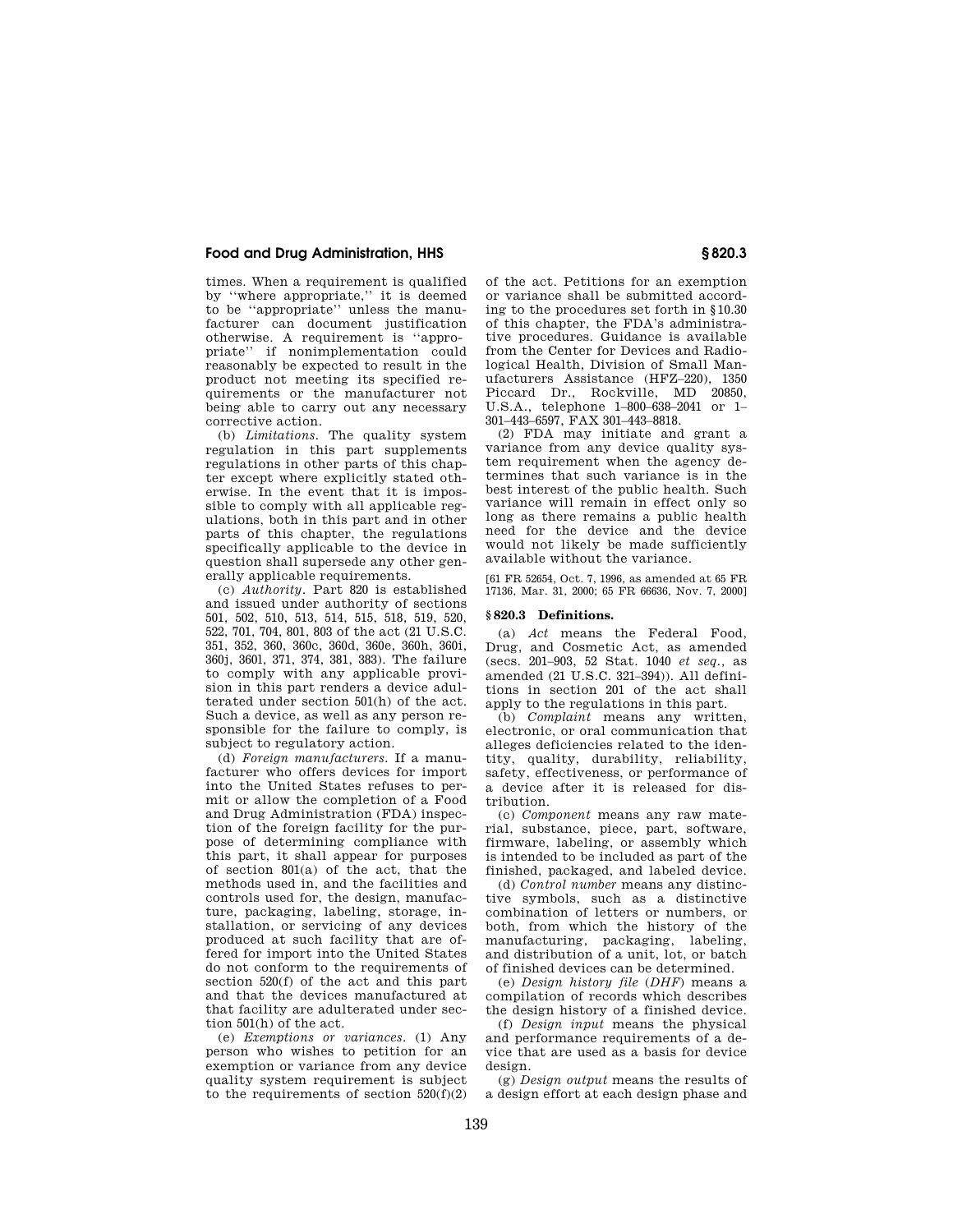at the end of the total design effort. The finished design output is the basis for the device master record. The total finished design output consists of the device, its packaging and labeling, and the device master record.

(h) *Design review* means a documented, comprehensive, systematic examination of a design to evaluate the adequacy of the design requirements. to evaluate the capability of the design to meet these requirements, and to identify problems.

(i) *Device history record* (*DHR*) means a compilation of records containing the production history of a finished device.

(j) *Device master record* (*DMR*) means a compilation of records containing the procedures and specifications for a finished device.

(k) *Establish* means define, document (in writing or electronically), and implement.

(l) *Finished device* means any device or accessory to any device that is suitable for use or capable of functioning, whether or not it is packaged, labeled, or sterilized.

(m) *Lot or batch* means one or more components or finished devices that consist of a single type, model, class, size, composition, or software version that are manufactured under essentially the same conditions and that are intended to have uniform characteristics and quality within specified limits.

(n) *Management with executive responsibility* means those senior employees of a manufacturer who have the authority to establish or make changes to the manufacturer's quality policy and quality system.

(o) *Manufacturer* means any person who designs, manufactures, fabricates, assembles, or processes a finished device. Manufacturer includes but is not limited to those who perform the functions of contract sterilization, installation, relabeling, remanufacturing, repacking, or specification development, and initial distributors of foreign entities performing these functions.

(p) *Manufacturing material* means any material or substance used in or used to facilitate the manufacturing process, a concomitant constituent, or a byproduct constituent produced during the manufacturing process, which is present in or on the finished device as

**§ 820.3 21 CFR Ch. I (4–1–03 Edition)**

a residue or impurity not by design or intent of the manufacturer.

(q) *Nonconformity* means the nonfulfillment of a specified requirement.

(r) *Product* means components, manufacturing materials, in- process devices, finished devices, and returned devices.

(s) *Quality* means the totality of features and characteristics that bear on the ability of a device to satisfy fitness-for-use, including safety and performance.

(t) *Quality audit* means a systematic, independent examination of a manufacturer's quality system that is performed at defined intervals and at sufficient frequency to determine whether both quality system activities and the results of such activities comply with quality system procedures, that these procedures are implemented effectively, and that these procedures are suitable to achieve quality system objectives.

(u) *Quality policy* means the overall intentions and direction of an organization with respect to quality, as established by management with executive responsibility.

(v) *Quality system* means the organizational structure, responsibilities, procedures, processes, and resources for implementing quality management.

(w) *Remanufacturer* means any person who processes, conditions, renovates, repackages, restores, or does any other act to a finished device that significantly changes the finished device's performance or safety specifications, or intended use.

(x) *Rework* means action taken on a nonconforming product so that it will fulfill the specified DMR requirements before it is released for distribution.

(y) *Specification* means any requirement with which a product, process service, or other activity must conform.

(z) *Validation* means confirmation by examination and provision of objective evidence that the particular requirements for a specific intended use can be consistently fulfilled.

(1) *Process validation* means establishing by objective evidence that a process consistently produces a result or product meeting its predetermined specifications.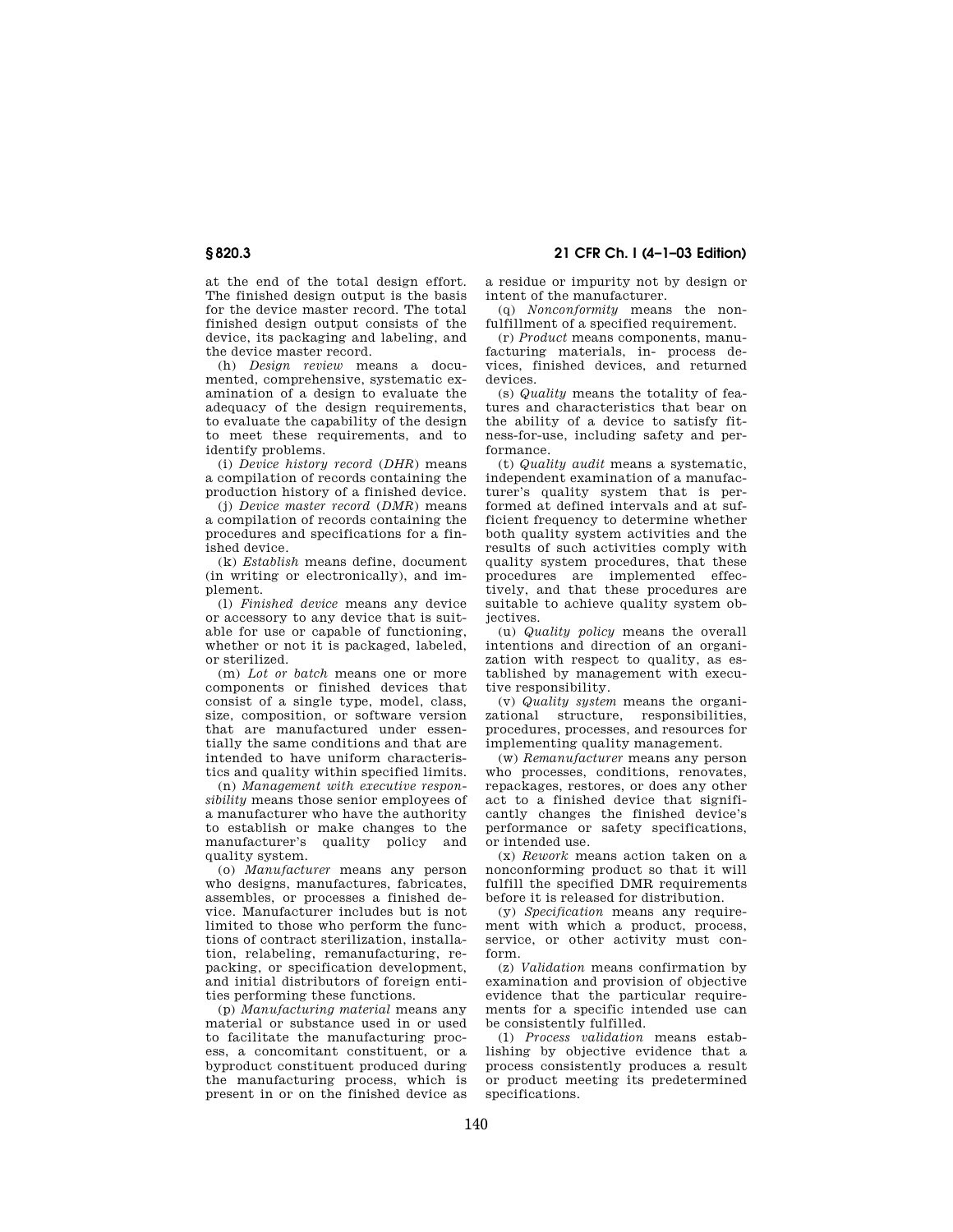(2) *Design validation* means establishing by objective evidence that device specifications conform with user needs and intended use(s).

(aa) *Verification* means confirmation by examination and provision of objective evidence that specified requirements have been fulfilled.

#### **§ 820.5 Quality system.**

Each manufacturer shall establish and maintain a quality system that is appropriate for the specific medical device(s) designed or manufactured, and that meets the requirements of this part.

# **Subpart B—Quality System Requirements**

#### **§ 820.20 Management responsibility.**

(a) *Quality policy.* Management with executive responsibility shall establish its policy and objectives for, and commitment to, quality. Management with executive responsibility shall ensure that the quality policy is understood, implemented, and maintained at all levels of the organization.

(b) *Organization.* Each manufacturer shall establish and maintain an adequate organizational structure to ensure that devices are designed and produced in accordance with the requirements of this part.

(1) *Responsibility and authority.* Each manufacturer shall establish the appropriate responsibility, authority, and interrelation of all personnel who manage, perform, and assess work affecting quality, and provide the independence and authority necessary to perform these tasks.

(2) *Resources.* Each manufacturer shall provide adequate resources, including the assignment of trained personnel, for management, performance of work, and assessment activities, including internal quality audits, to meet the requirements of this part.

(3) *Management representative.* Management with executive responsibility shall appoint, and document such appointment of, a member of management who, irrespective of other responsibilities, shall have established authority over and responsibility for:

(i) Ensuring that quality system requirements are effectively established and effectively maintained in accordance with this part; and

(ii) Reporting on the performance of the quality system to management with executive responsibility for review.

(c) *Management review.* Management with executive responsibility shall review the suitability and effectiveness of the quality system at defined intervals and with sufficient frequency according to established procedures to ensure that the quality system satisfies the requirements of this part and the manufacturer's established quality policy and objectives. The dates and results of quality system reviews shall be documented.

(d) *Quality planning.* Each manufacturer shall establish a quality plan which defines the quality practices, resources, and activities relevant to devices that are designed and manufactured. The manufacturer shall establish how the requirements for quality will be met.

(e) *Quality system procedures.* Each manufacturer shall establish quality system procedures and instructions. An outline of the structure of the documentation used in the quality system shall be established where appropriate.

#### **§ 820.22 Quality audit.**

Each manufacturer shall establish procedures for quality audits and conduct such audits to assure that the quality system is in compliance with the established quality system requirements and to determine the effectiveness of the quality system. Quality audits shall be conducted by individuals who do not have direct responsibility for the matters being audited. Corrective action(s), including a reaudit of deficient matters, shall be taken when necessary. A report of the results of each quality audit, and reaudit(s) where taken, shall be made and such reports shall be reviewed by management having responsibility for the matters audited. The dates and results of quality audits and reaudits shall be documented.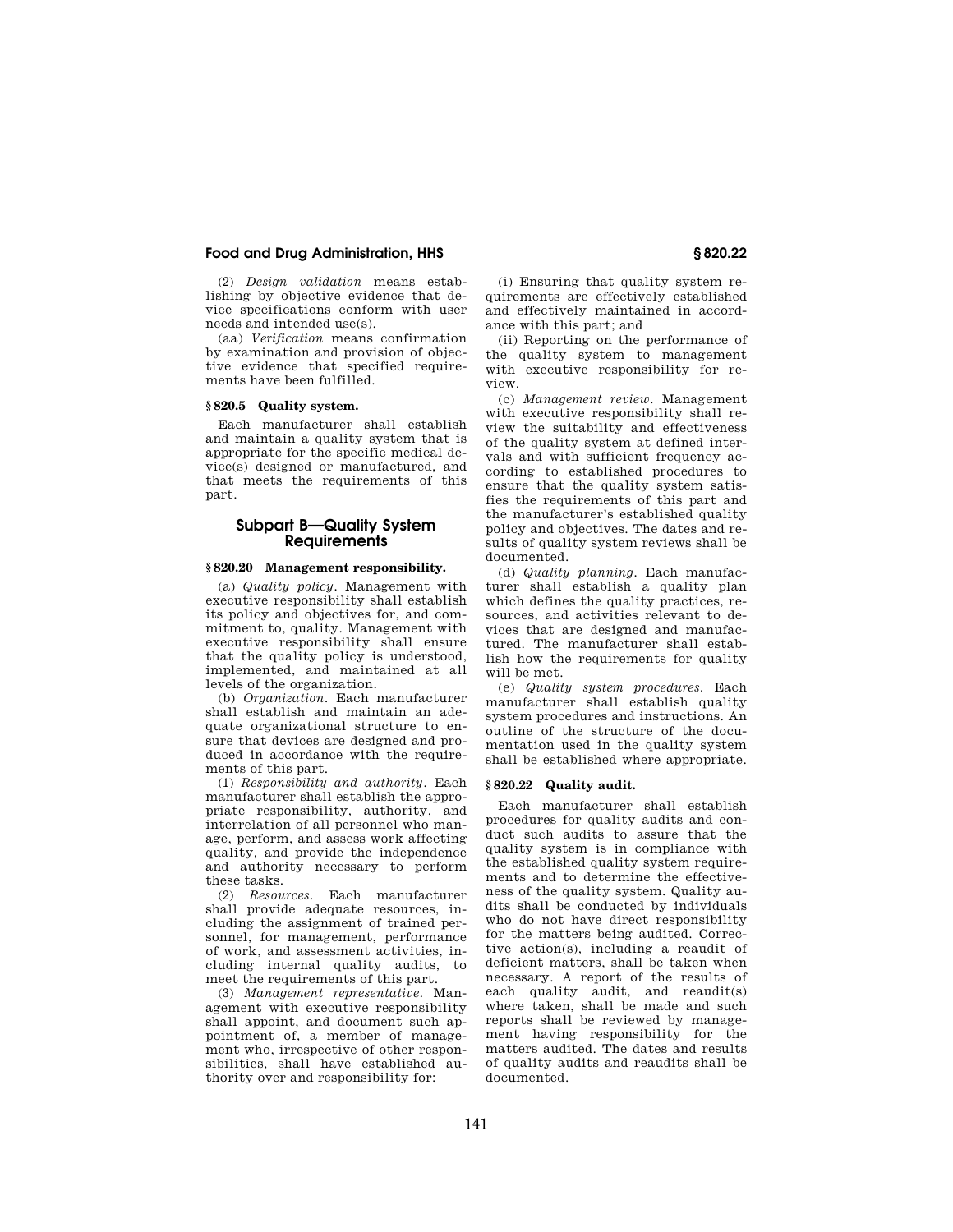### **§ 820.25 Personnel.**

(a) *General.* Each manufacturer shall have sufficient personnel with the necessary education, background, training, and experience to assure that all activities required by this part are correctly performed.

(b) *Training.* Each manufacturer shall establish procedures for identifying training needs and ensure that all personnel are trained to adequately perform their assigned responsibilities. Training shall be documented.

(1) As part of their training, personnel shall be made aware of device defects which may occur from the improper performance of their specific jobs.

(2) Personnel who perform verification and validation activities shall be made aware of defects and errors that may be encountered as part of their job functions.

# **Subpart C—Design Controls**

#### **§ 820.30 Design controls.**

(a) *General.* (1) Each manufacturer of any class III or class II device, and the class I devices listed in paragraph (a)(2) of this section, shall establish and maintain procedures to control the design of the device in order to ensure that specified design requirements are met.

(2) The following class I devices are subject to design controls:

(i) Devices automated with computer software; and

(ii) The devices listed in the following chart.

| Section | Device                                                          |
|---------|-----------------------------------------------------------------|
|         | 868.6810    Catheter, Tracheobronchial Suction.                 |
|         |                                                                 |
|         | 878.4460  Glove, Surgeon's.<br>880.6760  Restraint, Protective. |
|         | 892.5650    System, Applicator, Radionuclide, Manual.           |
|         | 892.5740    Source, Radionuclide Teletherapy.                   |

(b) *Design and development planning.* Each manufacturer shall establish and maintain plans that describe or reference the design and development activities and define responsibility for implementation. The plans shall identify and describe the interfaces with different groups or activities that provide, or result in, input to the design and development process. The plans

**§ 820.25 21 CFR Ch. I (4–1–03 Edition)**

shall be reviewed, updated, and approved as design and development evolves.

(c) *Design input.* Each manufacturer shall establish and maintain procedures to ensure that the design requirements relating to a device are appropriate and address the intended use of the device, including the needs of the user and patient. The procedures shall include a mechanism for addressing incomplete, ambiguous, or conflicting requirements. The design input requirements shall be documented and shall be reviewed and approved by a designated individual(s). The approval, including the date and signature of the individual(s) approving the requirements, shall be documented.

(d) *Design output.* Each manufacturer shall establish and maintain procedures for defining and documenting design output in terms that allow an adequate evaluation of conformance to design input requirements. Design output procedures shall contain or make reference to acceptance criteria and shall ensure that those design outputs that are essential for the proper functioning of the device are identified. Design output shall be documented, reviewed, and approved before release. The approval, including the date and signature of the individual(s) approving the output, shall be documented.

(e) *Design review.* Each manufacturer shall establish and maintain procedures to ensure that formal documented reviews of the design results are planned and conducted at appropriate stages of the device's design development. The procedures shall ensure that participants at each design review include representatives of all functions concerned with the design stage being reviewed and an individual(s) who does not have direct responsibility for the design stage being reviewed, as well as any specialists needed. The results of a design review, including identification of the design, the date, and the individual(s) performing the review, shall be documented in the design history file (the DHF).

(f) *Design verification.* Each manufacturer shall establish and maintain procedures for verifying the device design. Design verification shall confirm that the design output meets the design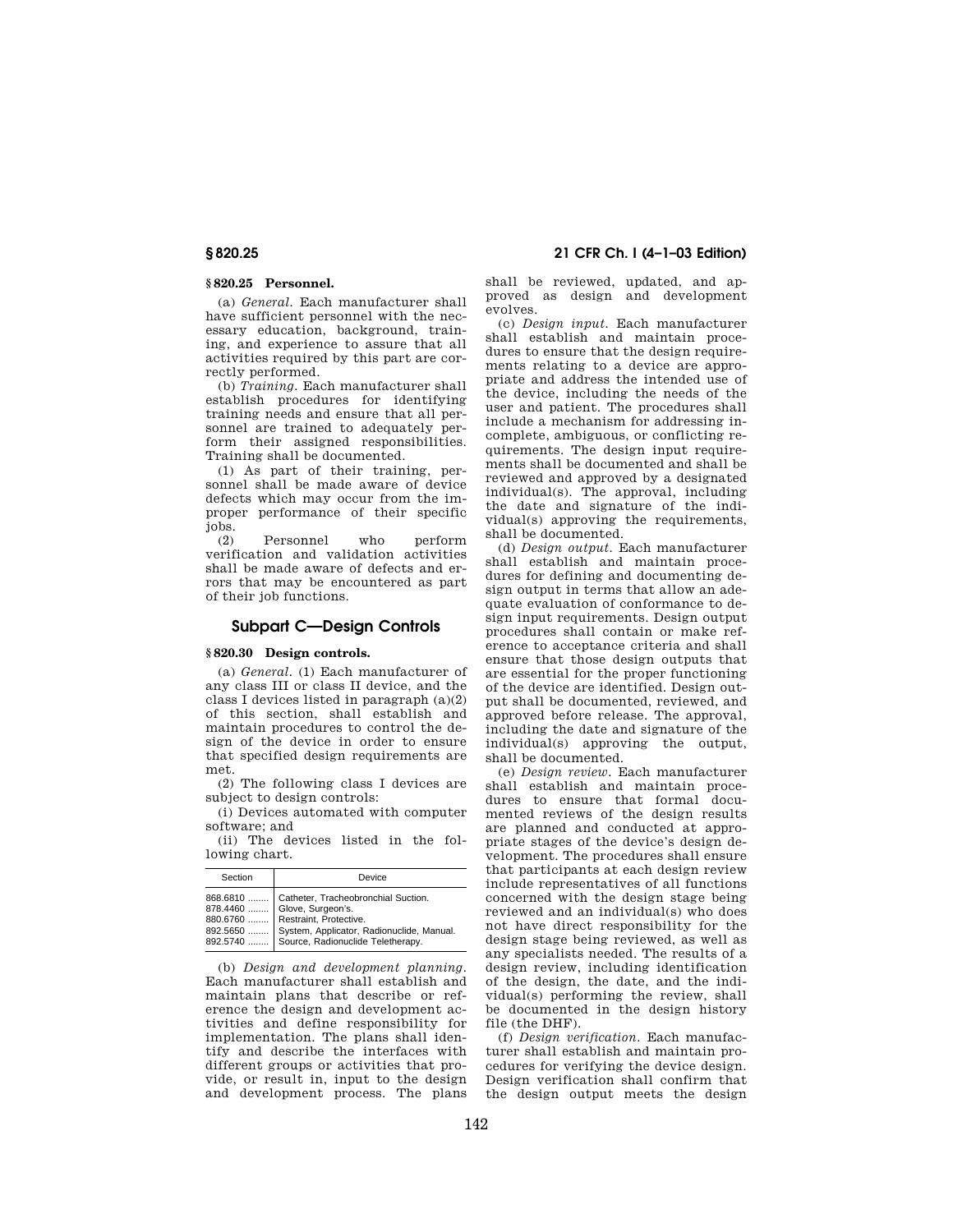input requirements. The results of the design verification, including identification of the design, method(s), the date, and the individual(s) performing the verification, shall be documented in the DHF.

(g) *Design validation.* Each manufacturer shall establish and maintain procedures for validating the device design. Design validation shall be performed under defined operating conditions on initial production units, lots, or batches, or their equivalents. Design validation shall ensure that devices conform to defined user needs and intended uses and shall include testing of production units under actual or simulated use conditions. Design validation shall include software validation and risk analysis, where appropriate. The results of the design validation, including identification of the design, method(s), the date, and the individual(s) performing the validation, shall be documented in the DHF.

(h) *Design transfer.* Each manufacturer shall establish and maintain procedures to ensure that the device design is correctly translated into production specifications.

(i) *Design changes.* Each manufacturer shall establish and maintain procedures for the identification, documentation, validation or where appropriate verification, review, and approval of design changes before their implementation.

(j) *Design history file.* Each manufacturer shall establish and maintain a DHF for each type of device. The DHF shall contain or reference the records necessary to demonstrate that the design was developed in accordance with the approved design plan and the requirements of this part.

# **Subpart D—Document Controls**

## **§ 820.40 Document controls.**

Each manufacturer shall establish and maintain procedures to control all documents that are required by this part. The procedures shall provide for the following:

(a) *Document approval and distribution.* Each manufacturer shall designate an individual(s) to review for adequacy and approve prior to issuance all documents established to meet the requirements of this part. The approval, including the date and signature of the individual(s) approving the document, shall be documented. Documents established to meet the requirements of this part shall be available at all locations for which they are designated, used, or otherwise necessary, and all obsolete documents shall be promptly removed from all points of use or otherwise prevented from unintended use.

(b) *Document changes.* Changes to documents shall be reviewed and approved by an individual(s) in the same function or organization that performed the original review and approval, unless specifically designated otherwise. Approved changes shall be communicated to the appropriate personnel in a timely manner. Each manufacturer shall maintain records of changes to documents. Change records shall include a description of the change, identification of the affected documents, the signature of the approving individual(s), the approval date, and when the change becomes effective.

# **Subpart E—Purchasing Controls**

## **§ 820.50 Purchasing controls.**

Each manufacturer shall establish and maintain procedures to ensure that all purchased or otherwise received product and services conform to specified requirements.

(a) *Evaluation of suppliers, contractors, and consultants.* Each manufacturer shall establish and maintain the requirements, including quality requirements, that must be met by suppliers, contractors, and consultants. Each manufacturer shall:

(1) Evaluate and select potential suppliers, contractors, and consultants on the basis of their ability to meet specified requirements, including quality requirements. The evaluation shall be documented.

(2) Define the type and extent of control to be exercised over the product, services, suppliers, contractors, and consultants, based on the evaluation results.

(3) Establish and maintain records of acceptable suppliers, contractors, and consultants.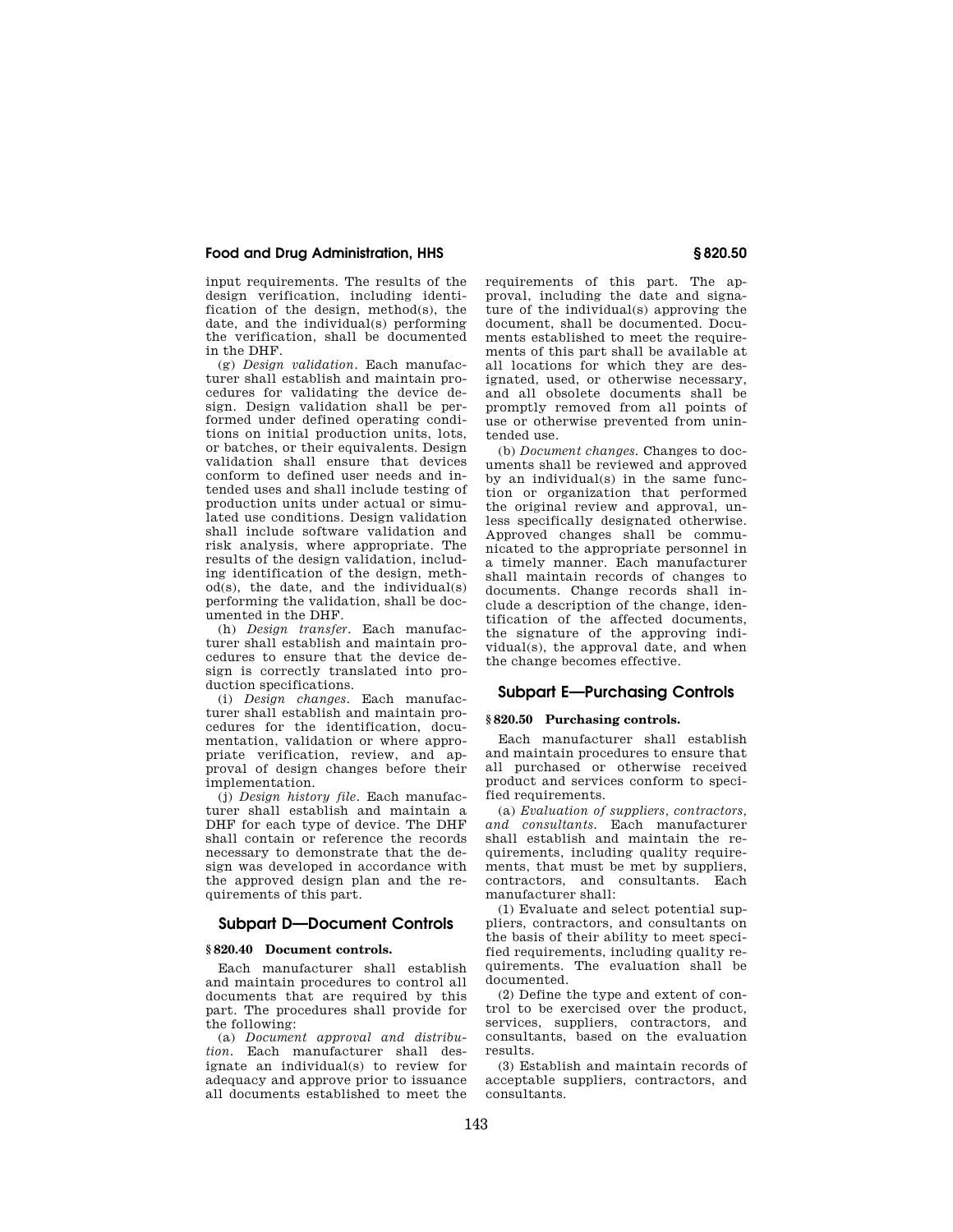(b) *Purchasing data.* Each manufacturer shall establish and maintain data that clearly describe or reference the specified requirements, including quality requirements, for purchased or otherwise received product and services. Purchasing documents shall include, where possible, an agreement that the suppliers, contractors, and consultants agree to notify the manufacturer of changes in the product or service so that manufacturers may determine whether the changes may affect the quality of a finished device. Purchasing data shall be approved in accordance with § 820.40.

# **Subpart F—Identification and Traceability**

# **§ 820.60 Identification.**

Each manufacturer shall establish and maintain procedures for identifying product during all stages of receipt, production, distribution, and installation to prevent mixups.

#### **§ 820.65 Traceability.**

Each manufacturer of a device that is intended for surgical implant into the body or to support or sustain life and whose failure to perform when properly used in accordance with instructions for use provided in the labeling can be reasonably expected to result in a significant injury to the user shall establish and maintain procedures for identifying with a control number each unit, lot, or batch of finished devices and where appropriate components. The procedures shall facilitate corrective action. Such identification shall be documented in the DHR.

# **Subpart G—Production and Process Controls**

#### **§ 820.70 Production and process controls.**

(a) *General.* Each manufacturer shall develop, conduct, control, and monitor production processes to ensure that a device conforms to its specifications. Where deviations from device specifications could occur as a result of the manufacturing process, the manufacturer shall establish and maintain process control procedures that de-

**§ 820.60 21 CFR Ch. I (4–1–03 Edition)**

scribe any process controls necessary to ensure conformance to specifications. Where process controls are needed they shall include:

(1) Documented instructions, standard operating procedures (SOP's), and methods that define and control the manner of production;

(2) Monitoring and control of process parameters and component and device characteristics during production;

(3) Compliance with specified reference standards or codes;

(4) The approval of processes and process equipment; and

(5) Criteria for workmanship which shall be expressed in documented standards or by means of identified and approved representative samples.

(b) *Production and process changes.* Each manufacturer shall establish and maintain procedures for changes to a specification, method, process, or procedure. Such changes shall be verified or where appropriate validated according to § 820.75, before implementation and these activities shall be documented. Changes shall be approved in accordance with § 820.40.

(c) *Environmental control.* Where environmental conditions could reasonably be expected to have an adverse effect on product quality, the manufacturer shall establish and maintain procedures to adequately control these environmental conditions. Environmental control system(s) shall be periodically inspected to verify that the system, including necessary equipment, is adequate and functioning properly. These activities shall be documented and reviewed.

(d) *Personnel.* Each manufacturer shall establish and maintain requirements for the health, cleanliness, personal practices, and clothing of personnel if contact between such personnel and product or environment could reasonably be expected to have an adverse effect on product quality. The manufacturer shall ensure that maintenance and other personnel who are required to work temporarily under special environmental conditions are appropriately trained or supervised by a trained individual.

(e) *Contamination control.* Each manufacturer shall establish and maintain procedures to prevent contamination of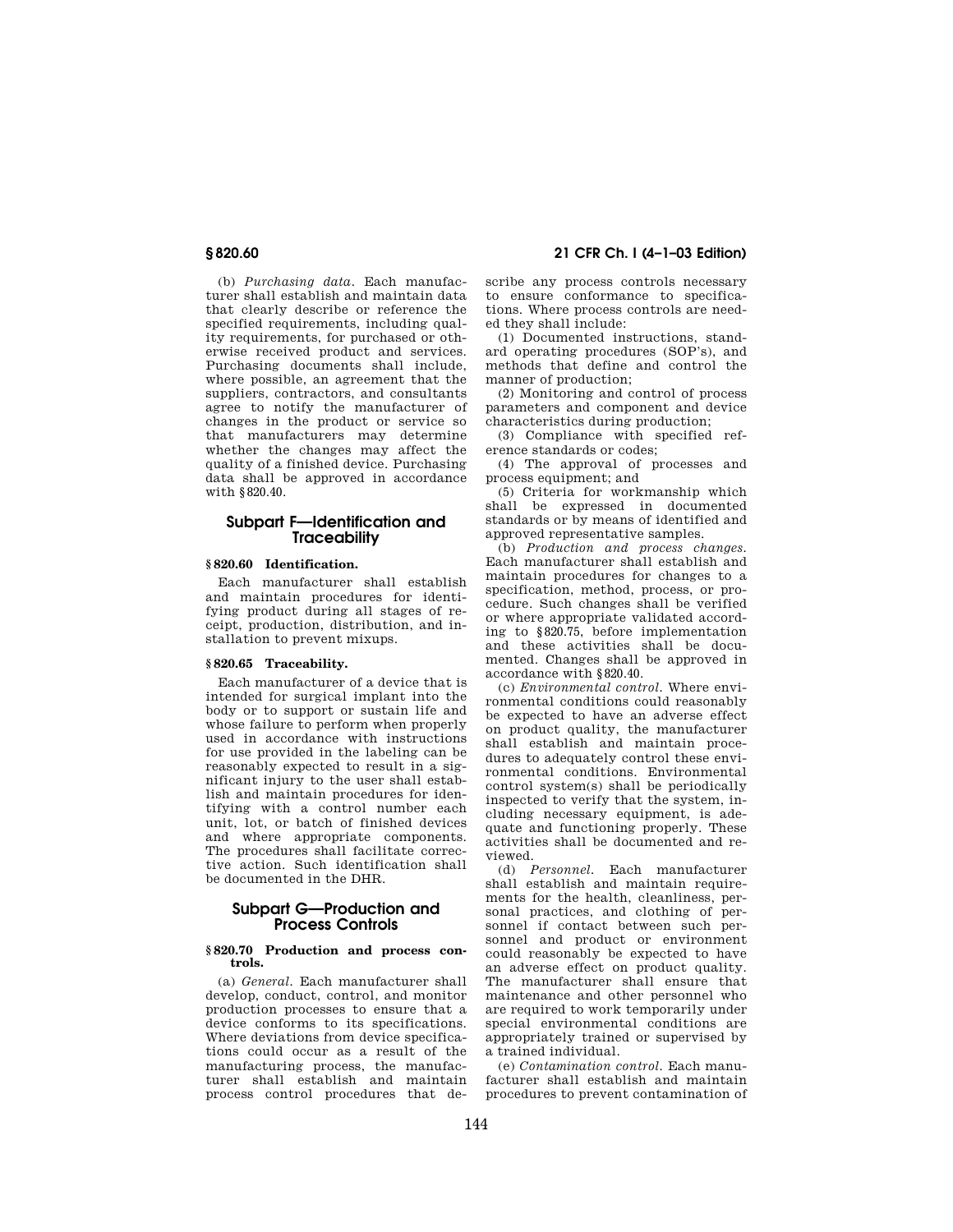equipment or product by substances that could reasonably be expected to have an adverse effect on product quality.

(f) *Buildings.* Buildings shall be of suitable design and contain sufficient space to perform necessary operations, prevent mixups, and assure orderly handling.

(g) *Equipment.* Each manufacturer shall ensure that all equipment used in the manufacturing process meets specified requirements and is appropriately designed, constructed, placed, and installed to facilitate maintenance, adjustment, cleaning, and use.

(1) *Maintenance schedule.* Each manufacturer shall establish and maintain schedules for the adjustment, cleaning, and other maintenance of equipment to ensure that manufacturing specifications are met. Maintenance activities, including the date and individual(s) performing the maintenance activities, shall be documented.

(2) *Inspection.* Each manufacturer shall conduct periodic inspections in accordance with established procedures to ensure adherence to applicable equipment maintenance schedules. The inspections, including the date and individual(s) conducting the inspections, shall be documented.

(3) *Adjustment.* Each manufacturer shall ensure that any inherent limitations or allowable tolerances are visibly posted on or near equipment requiring periodic adjustments or are readily available to personnel performing these adjustments.

(h) *Manufacturing material.* Where a manufacturing material could reasonably be expected to have an adverse effect on product quality, the manufacturer shall establish and maintain procedures for the use and removal of such manufacturing material to ensure that it is removed or limited to an amount that does not adversely affect the device's quality. The removal or reduction of such manufacturing material shall be documented.

(i) *Automated processes.* When computers or automated data processing systems are used as part of production or the quality system, the manufacturer shall validate computer software for its intended use according to an es-<br>tablished protocol. All software tablished

changes shall be validated before approval and issuance. These validation activities and results shall be documented.

#### **§ 820.72 Inspection, measuring, and test equipment.**

(a) *Control of inspection, measuring, and test equipment.* Each manufacturer shall ensure that all inspection, measuring, and test equipment, including mechanical, automated, or electronic inspection and test equipment, is suitable for its intended purposes and is capable of producing valid results. Each manufacturer shall establish and maintain procedures to ensure that equipment is routinely calibrated, inspected, checked, and maintained. The procedures shall include provisions for handling, preservation, and storage of equipment, so that its accuracy and fitness for use are maintained. These activities shall be documented.

(b) *Calibration.* Calibration procedures shall include specific directions and limits for accuracy and precision. When accuracy and precision limits are not met, there shall be provisions for remedial action to reestablish the limits and to evaluate whether there was any adverse effect on the device's quality. These activities shall be documented.

(1) *Calibration standards.* Calibration standards used for inspection, measuring, and test equipment shall be traceable to national or international standards. If national or international standards are not practical or available, the manufacturer shall use an independent reproducible standard. If no applicable standard exists, the manufacturer shall establish and maintain an in-house standard.

(2) *Calibration records.* The equipment identification, calibration dates, the individual performing each calibration, and the next calibration date shall be documented. These records shall be displayed on or near each piece of equipment or shall be readily available to the personnel using such equipment and to the individuals responsible for calibrating the equipment.

### **§ 820.75 Process validation.**

(a) Where the results of a process cannot be fully verified by subsequent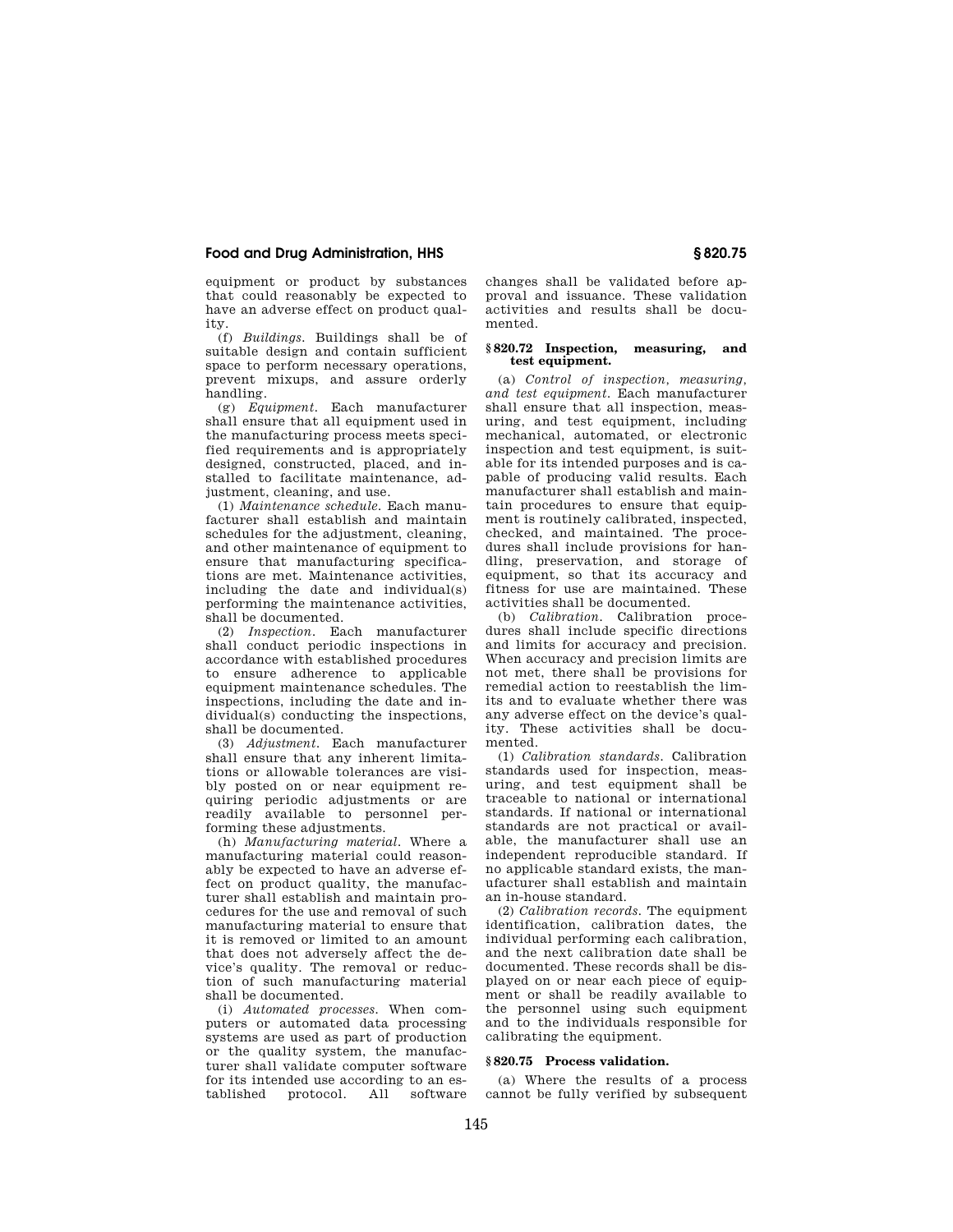inspection and test, the process shall be validated with a high degree of assurance and approved according to established procedures. The validation activities and results, including the date and signature of the individual(s) approving the validation and where appropriate the major equipment validated, shall be documented.

(b) Each manufacturer shall establish and maintain procedures for monitoring and control of process parameters for validated processes to ensure that the specified requirements continue to be met.

(1) Each manufacturer shall ensure that validated processes are performed by qualified individual(s).

(2) For validated processes, the monitoring and control methods and data, the date performed, and, where appropriate, the individual(s) performing the process or the major equipment used shall be documented.

(c) When changes or process deviations occur, the manufacturer shall review and evaluate the process and perform revalidation where appropriate. These activities shall be documented.

# **Subpart H—Acceptance Activities**

#### **§ 820.80 Receiving, in-process, and finished device acceptance.**

(a) *General.* Each manufacturer shall establish and maintain procedures for acceptance activities. Acceptance activities include inspections, tests, or other verification activities.

(b) *Receiving acceptance activities.* Each manufacturer shall establish and maintain procedures for acceptance of incoming product. Incoming product shall be inspected, tested, or otherwise verified as conforming to specified requirements. Acceptance or rejection shall be documented.

(c) *In-process acceptance activities.* Each manufacturer shall establish and maintain acceptance procedures, where appropriate, to ensure that specified requirements for in-process product are met. Such procedures shall ensure that in-process product is controlled until the required inspection and tests or other verification activities have been completed, or necessary approvals are received, and are documented.

**§ 820.80 21 CFR Ch. I (4–1–03 Edition)**

(d) *Final acceptance activities.* Each manufacturer shall establish and maintain procedures for finished device acceptance to ensure that each production run, lot, or batch of finished devices meets acceptance criteria. Finished devices shall be held in quarantine or otherwise adequately controlled until released. Finished devices shall not be released for distribution until:

(1) The activities required in the DMR are completed;

(2) the associated data and documentation is reviewed;

(3) the release is authorized by the signature of a designated individual(s); and

(4) the authorization is dated.

(e) *Acceptance records.* Each manufacturer shall document acceptance activities required by this part. These records shall include:

(1) The acceptance activities performed;

(2) the dates acceptance activities are performed;

(3) the results;

(4) the signature of the individual(s) conducting the acceptance activities; and

(5) where appropriate the equipment used. These records shall be part of the DHR.

#### **§ 820.86 Acceptance status.**

Each manufacturer shall identify by suitable means the acceptance status of product, to indicate the conformance or nonconformance of product with acceptance criteria. The identification of acceptance status shall be maintained throughout manufacturing, packaging, labeling, installation, and servicing of the product to ensure that only product which has passed the required acceptance activities is distributed, used, or installed.

#### **Subpart I—Nonconforming Product**

## **§ 820.90 Nonconforming product.**

(a) *Control of nonconforming product.* Each manufacturer shall establish and maintain procedures to control product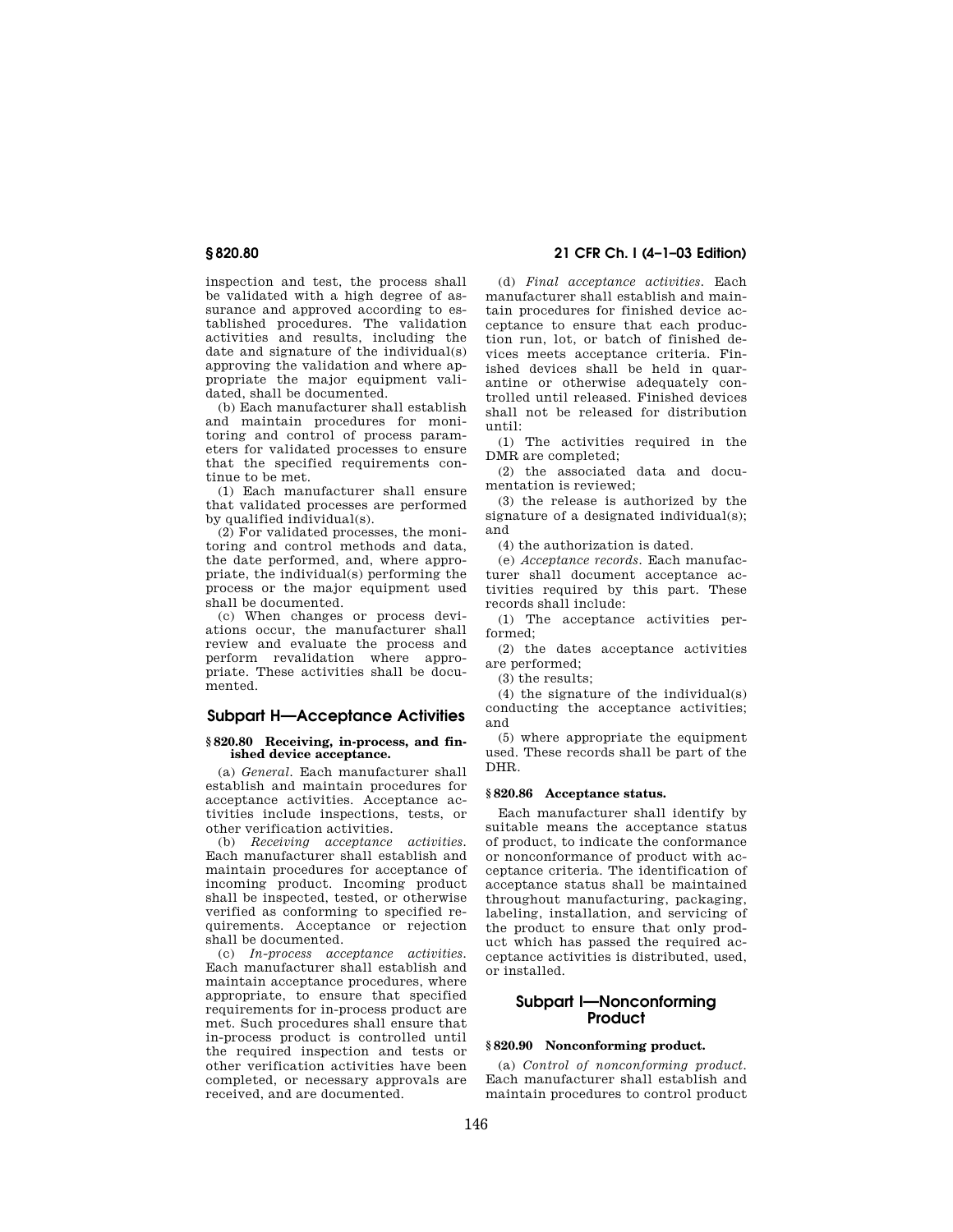that does not conform to specified requirements. The procedures shall address the identification, documentation, evaluation, segregation, and disposition of nonconforming product. The evaluation of nonconformance shall include a determination of the need for an investigation and notification of the persons or organizations responsible for the nonconformance. The evaluation and any investigation shall be documented.

(b) *Nonconformity review and disposition.* (1) Each manufacturer shall establish and maintain procedures that define the responsibility for review and the authority for the disposition of nonconforming product. The procedures shall set forth the review and disposition process. Disposition of nonconforming product shall be documented. Documentation shall include the justification for use of nonconforming product and the signature of the individual(s) authorizing the use.

(2) Each manufacturer shall establish and maintain procedures for rework, to include retesting and reevaluation of the nonconforming product after rework, to ensure that the product meets its current approved specifications. Rework and reevaluation activities, including a determination of any adverse effect from the rework upon the product, shall be documented in the DHR.

# **Subpart J—Corrective and Preventive Action**

#### **§ 820.100 Corrective and preventive action.**

(a) Each manufacturer shall establish and maintain procedures for implementing corrective and preventive action. The procedures shall include requirements for:

(1) Analyzing processes, work operations, concessions, quality audit reports, quality records, service records, complaints, returned product, and other sources of quality data to identify existing and potential causes of nonconforming product, or other quality problems. Appropriate statistical methodology shall be employed where necessary to detect recurring quality problems;

(2) Investigating the cause of nonconformities relating to product, processes, and the quality system;

(3) Identifying the action(s) needed to correct and prevent recurrence of nonconforming product and other quality problems;

(4) Verifying or validating the corrective and preventive action to ensure that such action is effective and does not adversely affect the finished device;

(5) Implementing and recording changes in methods and procedures needed to correct and prevent identified quality problems;

(6) Ensuring that information related to quality problems or nonconforming product is disseminated to those directly responsible for assuring the quality of such product or the prevention of such problems; and

(7) Submitting relevant information on identified quality problems, as well as corrective and preventive actions, for management review.

(b) All activities required under this section, and their results, shall be documented.

# **Subpart K—Labeling and Packaging Control**

## **§ 820.120 Device labeling.**

Each manufacturer shall establish and maintain procedures to control labeling activities.

(a) *Label integrity.* Labels shall be printed and applied so as to remain legible and affixed during the customary conditions of processing, storage, handling, distribution, and where appropriate use.

(b) *Labeling inspection.* Labeling shall not be released for storage or use until a designated individual(s) has examined the labeling for accuracy including, where applicable, the correct expiration date, control number, storage instructions, handling instructions, and any additional processing instructions. The release, including the date and signature of the individual(s) performing the examination, shall be documented in the DHR.

(c) *Labeling storage.* Each manufacturer shall store labeling in a manner that provides proper identification and is designed to prevent mixups.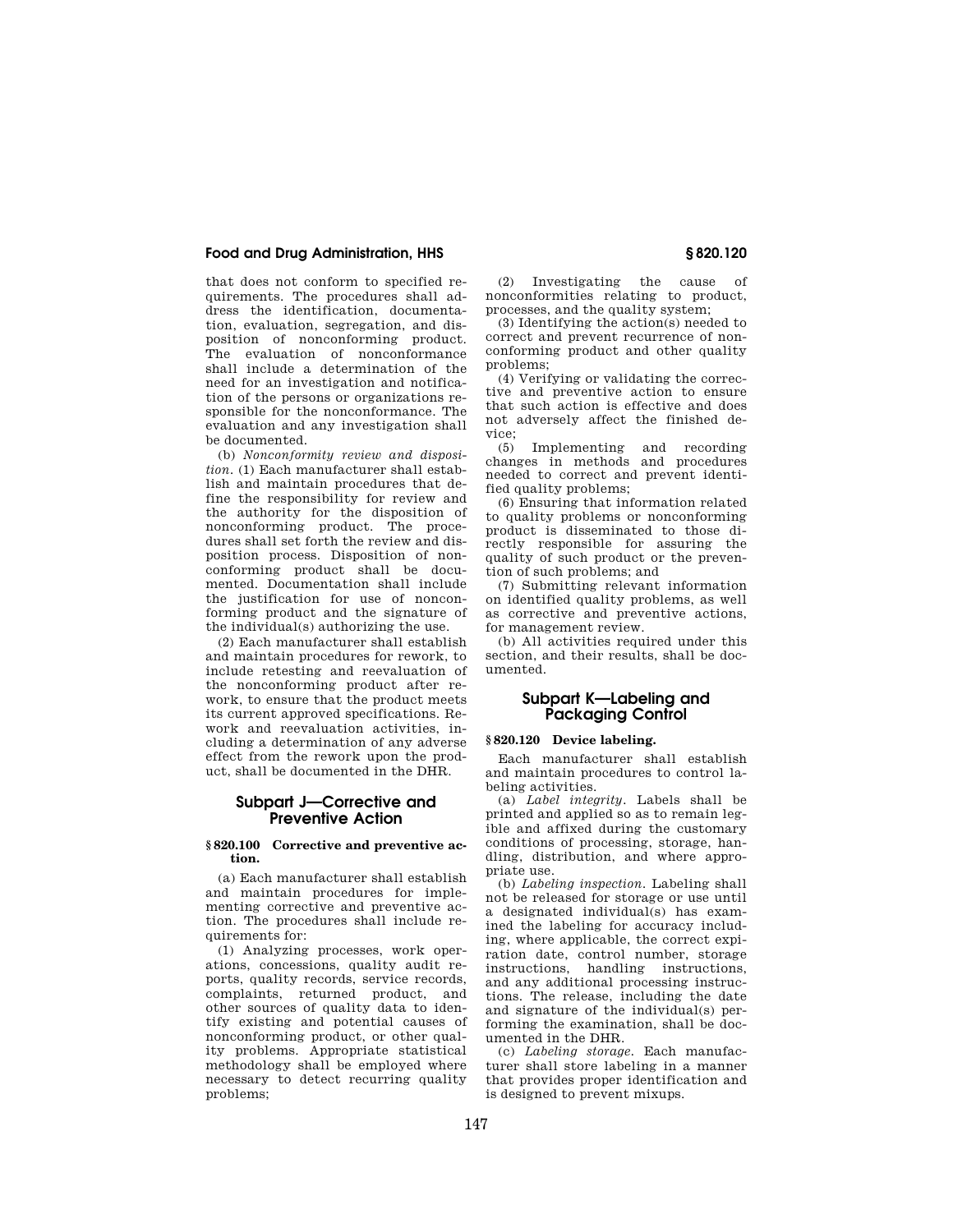**§ 820.130 21 CFR Ch. I (4–1–03 Edition)**

(d) *Labeling operations.* Each manufacturer shall control labeling and packaging operations to prevent labeling mixups. The label and labeling used for each production unit, lot, or batch shall be documented in the DHR.

(e) *Control number.* Where a control number is required by § 820.65, that control number shall be on or shall accompany the device through distribution.

# **§ 820.130 Device packaging.**

Each manufacturer shall ensure that device packaging and shipping containers are designed and constructed to protect the device from alteration or damage during the customary conditions of processing, storage, handling, and distribution.

# **Subpart L—Handling, Storage, Distribution, and Installation**

#### **§ 820.140 Handling.**

Each manufacturer shall establish and maintain procedures to ensure that mixups, damage, deterioration, contamination, or other adverse effects to product do not occur during handling.

#### **§ 820.150 Storage.**

(a) Each manufacturer shall establish and maintain procedures for the control of storage areas and stock rooms for product to prevent mixups, damage, deterioration, contamination, or other adverse effects pending use or distribution and to ensure that no obsolete, rejected, or deteriorated product is used or distributed. When the quality of product deteriorates over time, it shall be stored in a manner to facilitate proper stock rotation, and its condition shall be assessed as appropriate.

(b) Each manufacturer shall establish and maintain procedures that describe the methods for authorizing receipt from and dispatch to storage areas and stock rooms.

# **§ 820.160 Distribution.**

(a) Each manufacturer shall establish and maintain procedures for control and distribution of finished devices to ensure that only those devices approved for release are distributed and that purchase orders are reviewed to ensure that ambiguities and errors are resolved before devices are released for distribution. Where a device's fitness for use or quality deteriorates over time, the procedures shall ensure that expired devices or devices deteriorated beyond acceptable fitness for use are not distributed.

(b) Each manufacturer shall maintain distribution records which include or refer to the location of:

(1) The name and address of the initial consignee;

(2) The identification and quantity of devices shipped;

(3) The date shipped; and

(4) Any control number(s) used.

#### **§ 820.170 Installation.**

(a) Each manufacturer of a device requiring installation shall establish and maintain adequate installation and inspection instructions, and where appropriate test procedures. Instructions and procedures shall include directions for ensuring proper installation so that the device will perform as intended after installation. The manufacturer shall distribute the instructions and procedures with the device or otherwise make them available to the person(s) installing the device.

(b) The person installing the device shall ensure that the installation, inspection, and any required testing are performed in accordance with the manufacturer's instructions and procedures and shall document the inspection and any test results to demonstrate proper installation.

#### **Subpart M—Records**

#### **§ 820.180 General requirements.**

All records required by this part shall be maintained at the manufacturing establishment or other location that is reasonably accessible to responsible officials of the manufacturer and to employees of FDA designated to perform inspections. Such records, including those not stored at the inspected establishment, shall be made readily available for review and copying by FDA employee(s). Such records shall be legible and shall be stored to minimize deterioration and to prevent loss. Those records stored in automated data processing systems shall be backed up.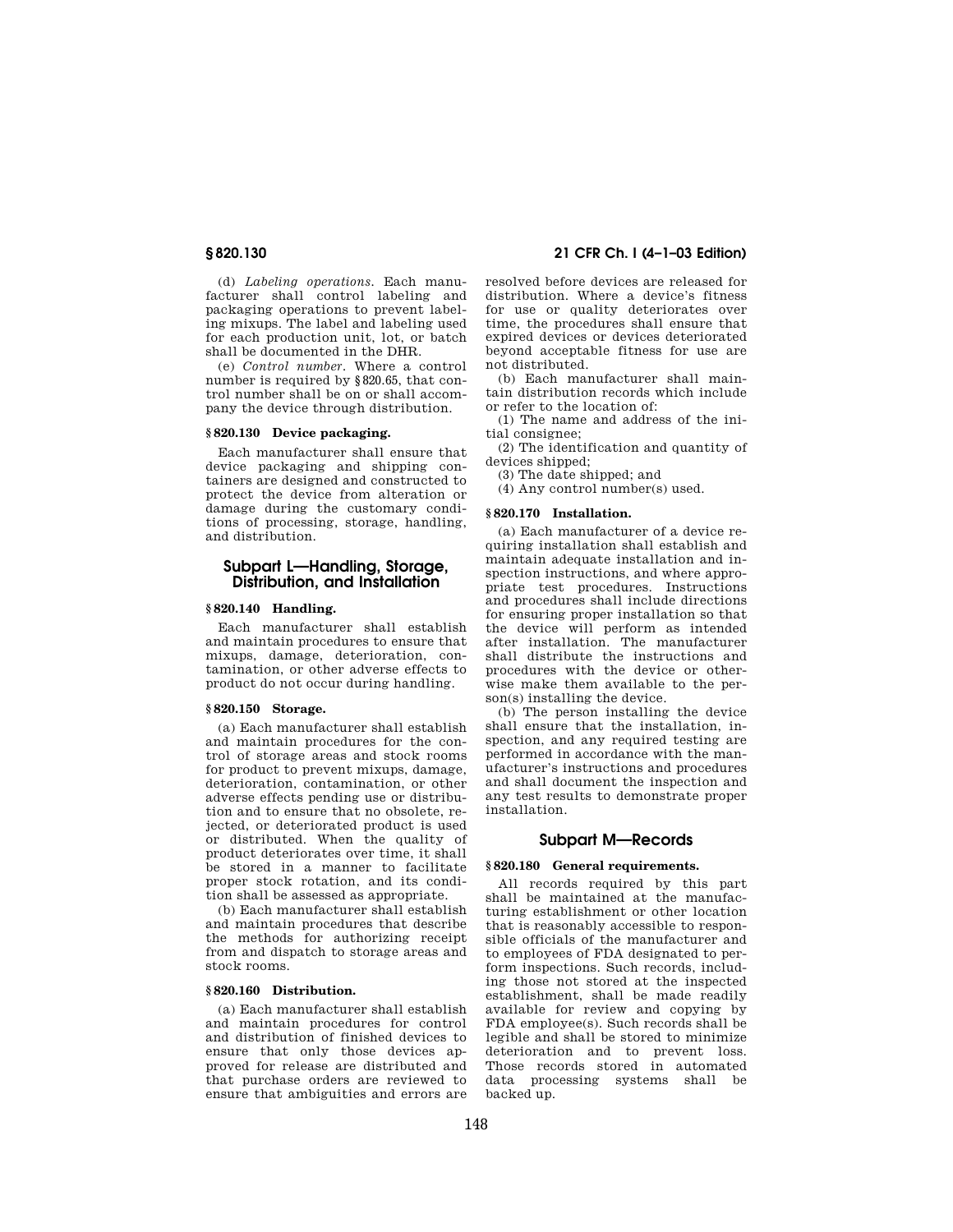(a) *Confidentiality.* Records deemed confidential by the manufacturer may be marked to aid FDA in determining whether information may be disclosed under the public information regulation in part 20 of this chapter.

(b) *Record retention period.* All records required by this part shall be retained for a period of time equivalent to the design and expected life of the device, but in no case less than 2 years from the date of release for commercial distribution by the manufacturer.

(c) *Exceptions.* This section does not apply to the reports required by § 820.20(c) Management review, § 820.22 Quality audits, and supplier audit reports used to meet the requirements of § 820.50(a) Evaluation of suppliers, contractors, and consultants, but does apply to procedures established under these provisions. Upon request of a designated employee of FDA, an employee in management with executive responsibility shall certify in writing that the management reviews and quality audits required under this part, and supplier audits where applicable, have been performed and documented, the dates on which they were performed, and that any required corrective action has been undertaken.

#### **§ 820.181 Device master record.**

Each manufacturer shall maintain device master records (DMR's). Each manufacturer shall ensure that each DMR is prepared and approved in accordance with § 820.40. The DMR for each type of device shall include, or refer to the location of, the following information:

(a) Device specifications including appropriate drawings, composition, formulation, component specifications, and software specifications;

(b) Production process specifications including the appropriate equipment specifications, production methods, production procedures, and production environment specifications;

(c) Quality assurance procedures and specifications including acceptance criteria and the quality assurance equipment to be used;

(d) Packaging and labeling specifications, including methods and processes used; and

(e) Installation, maintenance, and servicing procedures and methods.

## **§ 820.184 Device history record.**

Each manufacturer shall maintain device history records (DHR's). Each manufacturer shall establish and maintain procedures to ensure that DHR's for each batch, lot, or unit are maintained to demonstrate that the device is manufactured in accordance with the DMR and the requirements of this part. The DHR shall include, or refer to the location of, the following information:

(a) The dates of manufacture;

(b) The quantity manufactured; (c) The quantity released for distribution;

(d) The acceptance records which demonstrate the device is manufactured in accordance with the DMR;

(e) The primary identification label and labeling used for each production unit; and

(f) Any device identification(s) and control number(s) used.

#### **§ 820.186 Quality system record.**

Each manufacturer shall maintain a quality system record (QSR). The QSR shall include, or refer to the location of, procedures and the documentation of activities required by this part that are not specific to a particular type of device(s), including, but not limited to, the records required by § 820.20. Each manufacturer shall ensure that the QSR is prepared and approved in accordance with § 820.40.

#### **§ 820.198 Complaint files.**

(a) Each manufacturer shall maintain complaint files. Each manufacturer shall establish and maintain procedures for receiving, reviewing, and evaluating complaints by a formally designated unit. Such procedures shall ensure that:

(1) All complaints are processed in a uniform and timely manner;

(2) Oral complaints are documented upon receipt; and

(3) Complaints are evaluated to determine whether the complaint represents an event which is required to be reported to FDA under part 803 or 804 of this chapter, Medical Device Reporting.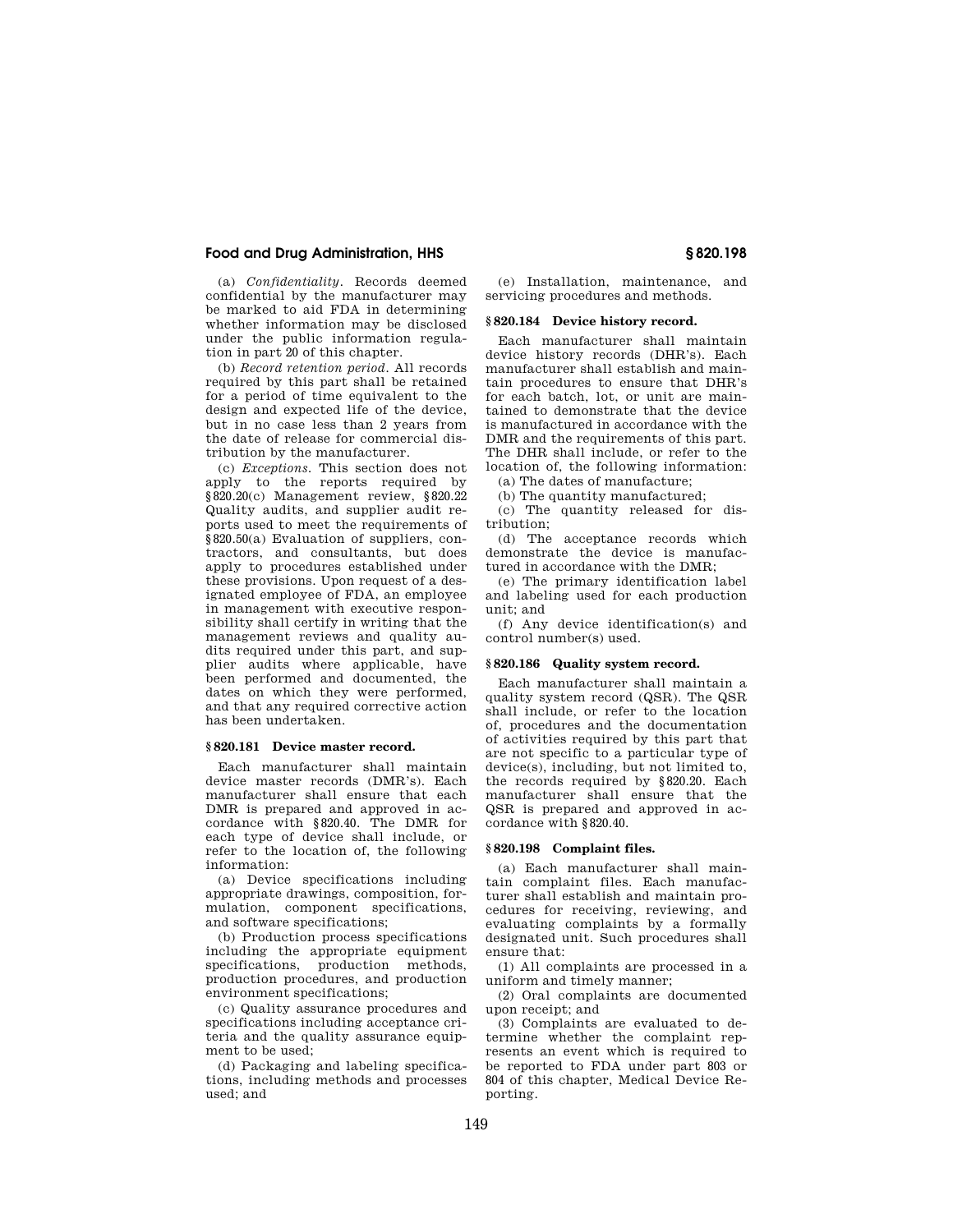(b) Each manufacturer shall review and evaluate all complaints to determine whether an investigation is necessary. When no investigation is made, the manufacturer shall maintain a record that includes the reason no investigation was made and the name of the individual responsible for the decision not to investigate.

(c) Any complaint involving the possible failure of a device, labeling, or packaging to meet any of its specifications shall be reviewed, evaluated, and investigated, unless such investigation has already been performed for a similar complaint and another investigation is not necessary.

(d) Any complaint that represents an event which must be reported to FDA under part 803 or 804 of this chapter shall be promptly reviewed, evaluated, and investigated by a designated individual(s) and shall be maintained in a separate portion of the complaint files or otherwise clearly identified. In addition to the information required by § 820.198(e), records of investigation under this paragraph shall include a determination of:

(1) Whether the device failed to meet specifications;

(2) Whether the device was being used for treatment or diagnosis; and

(3) The relationship, if any, of the device to the reported incident or adverse event.

(e) When an investigation is made under this section, a record of the investigation shall be maintained by the formally designated unit identified in paragraph (a) of this section. The record of investigation shall include:

(1) The name of the device;

(2) The date the complaint was received;

(3) Any device identification(s) and control number(s) used;

(4) The name, address, and phone number of the complainant;

(5) The nature and details of the complaint;

(6) The dates and results of the investigation;

(7) Any corrective action taken; and

(8) Any reply to the complainant.

(f) When the manufacturer's formally designated complaint unit is located at a site separate from the manufacturing establishment, the investigated com-

**§ 820.200 21 CFR Ch. I (4–1–03 Edition)**

plaint(s) and the record(s) of investigation shall be reasonably accessible to the manufacturing establishment.

(g) If a manufacturer's formally designated complaint unit is located outside of the United States, records required by this section shall be reasonably accessible in the United States at either:

(1) A location in the United States where the manufacturer's records are regularly kept; or

(2) The location of the initial distributor.

# **Subpart N—Servicing**

# **§ 820.200 Servicing.**

(a) Where servicing is a specified requirement, each manufacturer shall establish and maintain instructions and procedures for performing and verifying that the servicing meets the specified requirements.

(b) Each manufacturer shall analyze service reports with appropriate statistical methodology in accordance with § 820.100.

(c) Each manufacturer who receives a service report that represents an event which must be reported to FDA under part 803 or 804 of this chapter shall automatically consider the report a complaint and shall process it in accordance with the requirements of § 820.198.

(d) Service reports shall be documented and shall include:

(1) The name of the device serviced;

(2) Any device identification(s) and control number(s) used;

(3) The date of service;

(4) The individual(s) servicing the device;

(5) The service performed; and

(6) The test and inspection data.

# **Subpart O—Statistical Techniques**

#### **§ 820.250 Statistical techniques.**

(a) Where appropriate, each manufacturer shall establish and maintain procedures for identifying valid statistical techniques required for establishing, controlling, and verifying the acceptability of process capability and product characteristics.